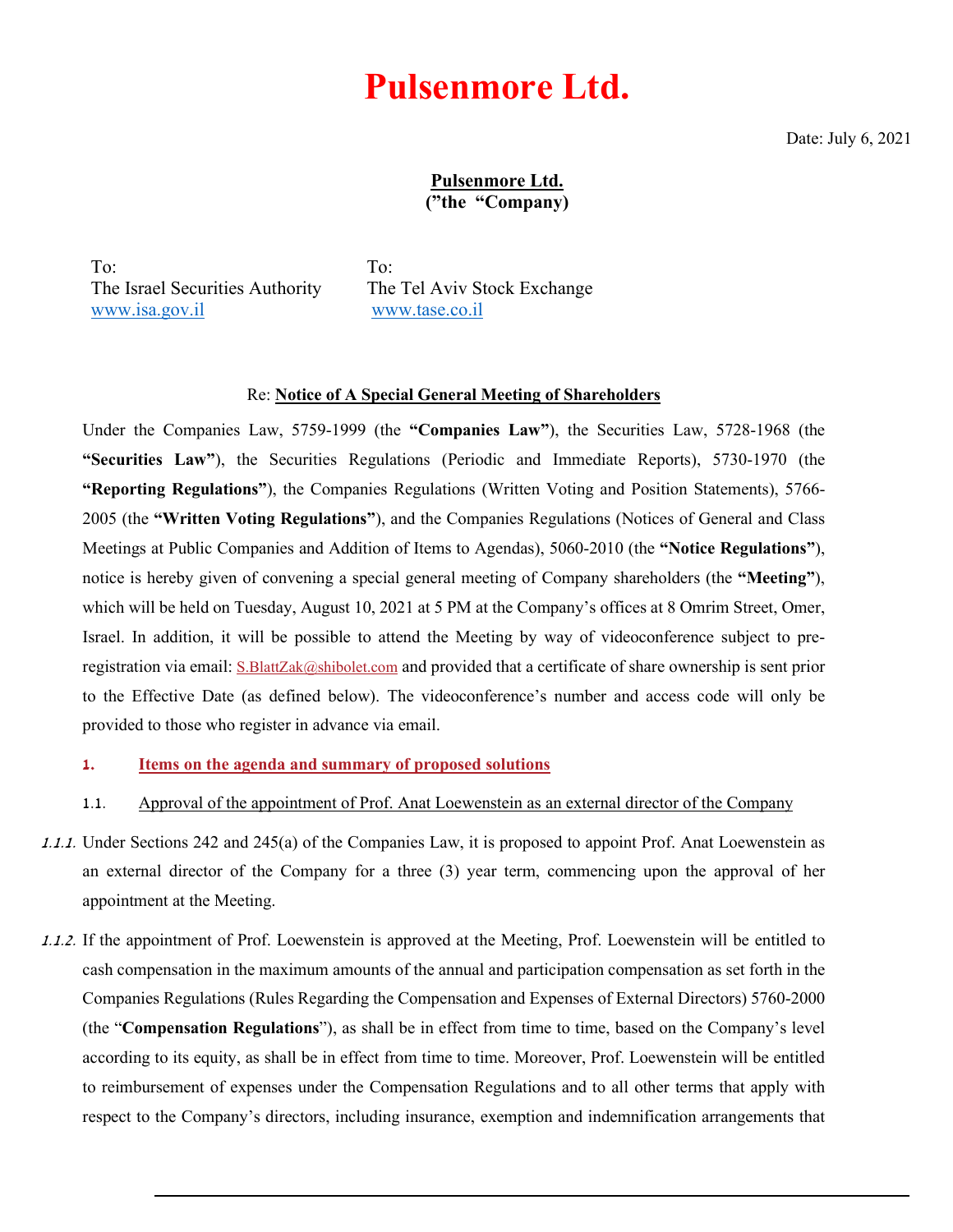apply to other officer holders of the Company. The letter of exemption and indemnification that applies at this time was attached as Appendix C to the Supplementary Prospectus for the Initial Public Offering and the Company's Shelf Prospectus dated June 4, 2021 (the "**Prospectus**"). Moreover, subject to the separate approval of the Company's shareholders, Prof. Loewenstein will be entitled to equity compensation as stated in Section 1.3 below.

- 1.1.3. On June 28, 2021, Prof. Loewenstein was classified by the Company's Board of Directors to have Professional Competence, as such term is defined in the Companies Regulations (Conditions and Tests of Director with Accounting and Financial Expertise and of Directors with Professional Competence), 5760- 2005.
- 1.1.4. Prof. Loewenstein provided the Company with a statement in accordance with Sections 224b and 241 of the Companies Law, which is attached to this Report.
- 1.1.5. For more information about Prof. Loewenstein, in accordance with the provisions of Regulation 26 of the Reporting Regulations, see Section 2 of this Report.

#### **Proposed Resolution**

1.1.6. "to appoint Prof. Anat Loewenstein as an external director of the Company for a three (3) year term, commencing upon the approval of her appointment at the Meeting convened pursuant to this Report."

- 1.2. Approval of the appointment of Ms. Linda Messalem, CPA, as an external director of the Company
- 1.2.1. Under Sections 242 and 245(a) of the Companies Law, it is proposed to appoint Ms. Linda Messalem, CPA, as an external director of the Company for a three (3) year term, commencing upon the approval of her appointment at the Meeting.
- 1.2.2. If the appointment of Ms. Messalem is approved by the Meeting, Ms. Messalem will be entitled to cash compensation in the maximum amounts of the annual and participation compensation as set forth in the Compensation Regulations, as shall be in effect from time to time, based on the Company's level according to its equity, as shall be in effect from time to time. Moreover, Ms. Messalem will be entitled to reimbursement of expenses under the Compensation Regulations and to all other terms that apply with respect to the Company's directors, including insurance, exemption and indemnification arrangements that apply to other officer holders of the Company. The letter of exemption and indemnification that applies at this time was attached as Appendix C to the Prospectus. Moreover, subject to the separate approval of the Company's shareholders, Ms. Messalem will be entitled to equity compensation as stated in Section 1.3 below.
- 1.2.3. On June 28, 2021, Ms. Messalem was classified by the Company's Board of Directors to have Accounting and Financial Expertise, as such term is defined in the Companies Regulations (Conditions and Tests of Director with Accounting and Financial Expertise and of Directors with Professional Competence), 5760- 2005.
- 1.2.4. Ms. Messalem provided the Company with a statement in accordance with Sections 224b and 241 of the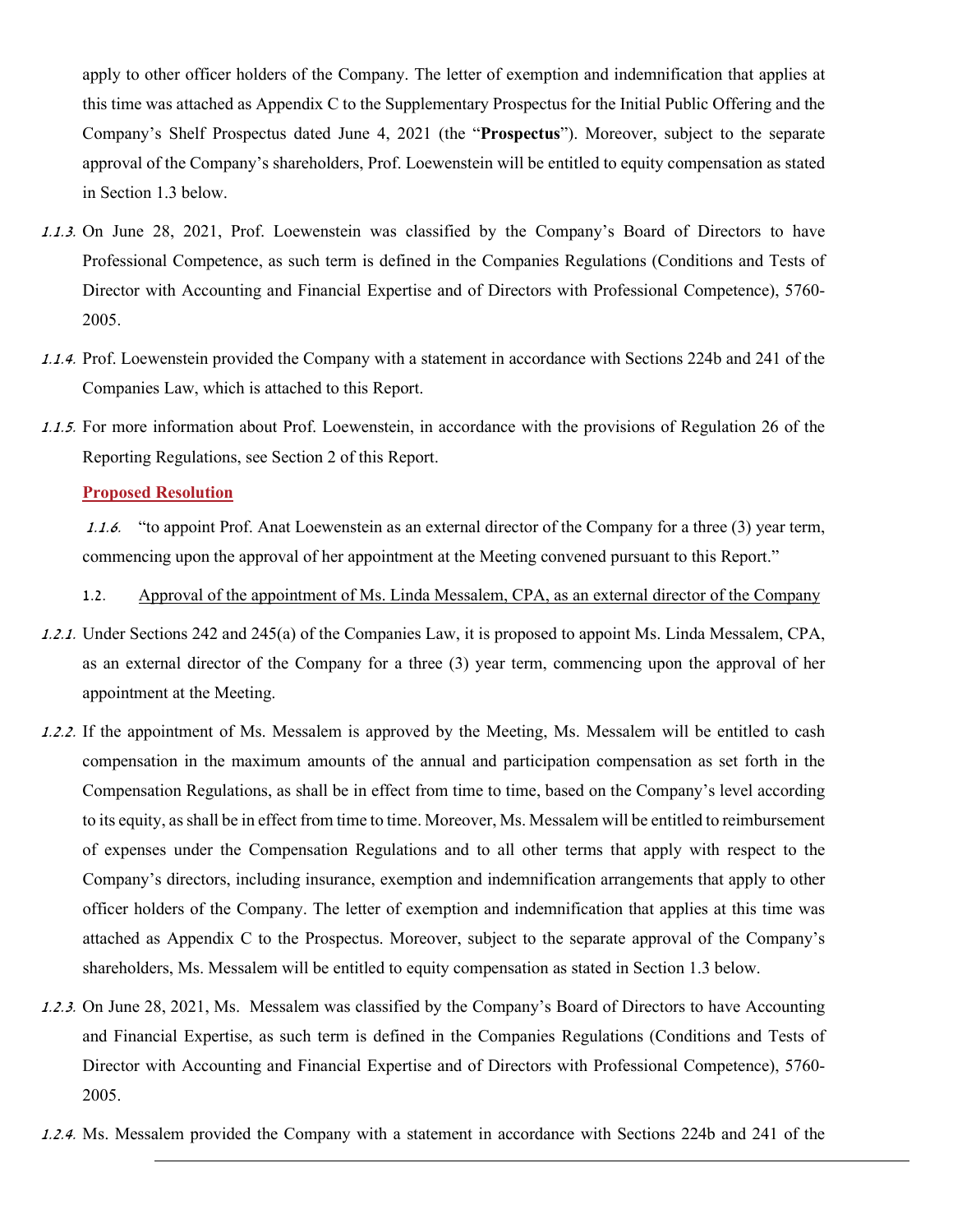Companies Law, which is attached to this Report.

1.2.5. For more information about Ms. Messalem, in accordance with the provisions of Regulation 26 of the Reporting Regulations, see Section 2 of this Report.

#### **Proposed Resolution**

1.2.6. "to appoint Ms. Linda Messalem, CPA, as an external director of the Company for a three (3) year term, commencing upon the approval of her appointment at the Meeting convened pursuant to this Report."

1.3. Approval of the grant of equity-based compensation to the external directors

Subject to the approval of their appointment as external directors of the Company, it is proposed to grant each of the external directors, Prof. Anat Loewenstein and Ms. Linda Messalem, CPA, 375,000 non-registered and non-tradable options of the Company, which are exercisable into 375,000 ordinary shares of the Company, of NIS 0.00004 par value each (the **"Exercise Shares"**), subject to adjustments and pursuant to the Company's 2019 Equity Compensation Plan (the **"Option Plan"**).

For more information about the grant of the options, including under the Securities Regulations (Private Offering of Securities at Registered Companies), 5760-2000 (the **"Private Offering Regulations"**), see Section 3 of this Report.

#### **2. Details required under Regulation 26 of the Reporting Regulations**

2.1. Following is information (to the best of the Company's knowledge) regarding Prof. Anat Loewenstein:

| I.D. No                                                        | 056032642                                |
|----------------------------------------------------------------|------------------------------------------|
|                                                                |                                          |
| :Date of birth                                                 | July 4, 1959                             |
| <b>Address for court documents</b>                             | 18 Levy Eshkol Street, Apt. 73, Tel Aviv |
|                                                                |                                          |
| <b>Citizenship</b>                                             | Israeli                                  |
|                                                                |                                          |
| <b>Position at the Company</b>                                 | External director                        |
|                                                                |                                          |
| <b>Membership on Board Committees</b>                          | Audit Committee, Compensation Committee  |
|                                                                | External                                 |
| <b>External or independent director</b>                        |                                          |
| Accounting and financial expertise and/or professional         | Professional qualifications              |
|                                                                |                                          |
| qualifications and/or expert external director                 |                                          |
|                                                                | N <sub>0</sub>                           |
|                                                                |                                          |
| Does the company consider the Director as having accounting    |                                          |
| and financial expertise for the purpose of meeting the minimum |                                          |
| number determined by the Board of Directors under section      |                                          |
|                                                                |                                          |
| $92(a)(12)$ of the Companies Law                               |                                          |
| An employee of the Company, a subsidiary, a related company,   | $\overline{N_0}$                         |
|                                                                |                                          |
| or a stakeholder at the Company – position                     |                                          |
|                                                                |                                          |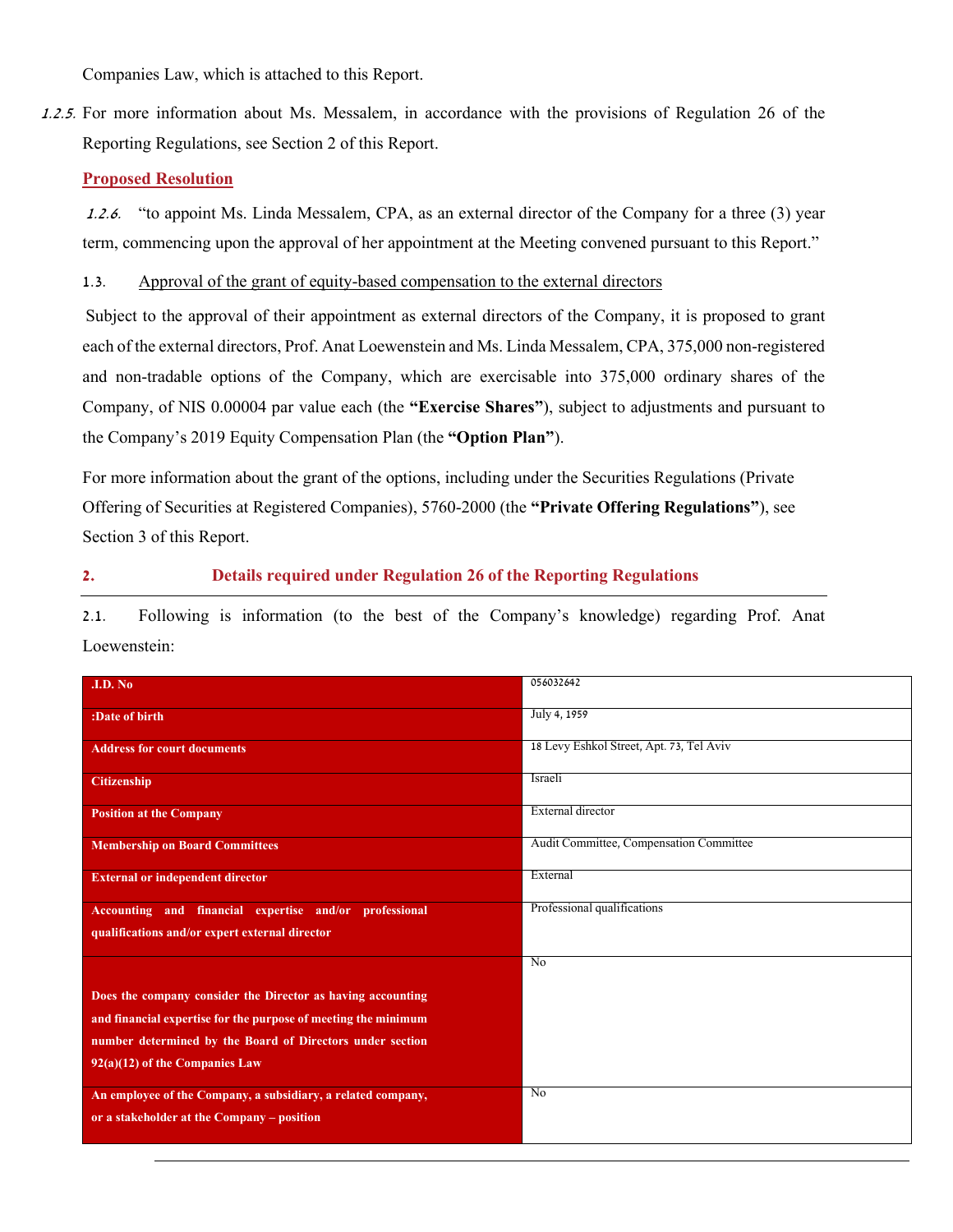| The date of commencement of service as a Director in the   | Meeting date                                                                                                                                                                                                               |
|------------------------------------------------------------|----------------------------------------------------------------------------------------------------------------------------------------------------------------------------------------------------------------------------|
| Company                                                    |                                                                                                                                                                                                                            |
| <b>Education</b>                                           | MD Physician, ophthalmologist, Ichilov Hospital, Tel Aviv; Prof. of<br>ophthalmology at the Tel Aviv University; MBA Health, Tel Aviv<br>University.                                                                       |
| Occupation in the last 5 years                             | Director of the Department of Ophthalmology at Ichilov Hospital, Tel Aviv,<br>Chair of the Association of Ophthalmologists in Israel, Vice Dean of<br>Academic Appointments at the Tel Aviv University School of Medicine. |
| Additional corporations in which she serves as a director  | Ichilov Health Corporation; Notalvision - Domestic                                                                                                                                                                         |
|                                                            | Monitoring of Eye Disease Company; beyeonics -                                                                                                                                                                             |
|                                                            | <b>Surgery Digitization Company</b>                                                                                                                                                                                        |
| <b>Family member of another stakeholder at the Company</b> | N <sub>0</sub>                                                                                                                                                                                                             |
|                                                            |                                                                                                                                                                                                                            |
|                                                            |                                                                                                                                                                                                                            |

# 2.2. Following is information (to the best of the Company's knowledge) regarding Ms. Linda Messalem, CPA:

| <b>.I.D. No</b>                                                | 069370252                                                                |
|----------------------------------------------------------------|--------------------------------------------------------------------------|
| :Date of birth                                                 | April 11, 1957                                                           |
| <b>Address for court documents</b>                             | Oren Street, Omer 58                                                     |
| <b>Citizenship</b>                                             | Israeli                                                                  |
| <b>Position at the Company</b>                                 | <b>External director</b>                                                 |
| <b>Membership on Board Committees</b>                          | Audit Committee, Compensation Committee and Balance Sheet                |
|                                                                | Committee                                                                |
| <b>External or independent director</b>                        | External                                                                 |
| Accounting and financial expertise and/or professional         | Accounting and financial expertise                                       |
| qualifications and/or expert external director                 |                                                                          |
| Does the company consider the Director as having accounting    | No                                                                       |
| and financial expertise for the purpose of meeting the minimum |                                                                          |
| number determined by the Board of Directors under section      |                                                                          |
| 92(a)(12) of the Companies Law                                 |                                                                          |
|                                                                |                                                                          |
| An employee of the Company, a subsidiary, a related company,   | $\overline{N_0}$                                                         |
| or a stakeholder at the Company - position                     |                                                                          |
|                                                                |                                                                          |
| The date of commencement of service as a Director in the       | Meeting date                                                             |
| Company                                                        |                                                                          |
| <b>Education</b>                                               | Accountant. M.A. in Business Administration, Ben-Gurion University       |
|                                                                | B.A. – Economics and Business Administration, Ben Gurion University      |
| Occupation in the last 5 years                                 | Independent accountant; previously an audit partner in Deolitte, manager |
|                                                                | of the Beersheba Branch.                                                 |
| Additional corporations in which she serves as a director      | No                                                                       |
| Family member of another stakeholder at the Company            | No                                                                       |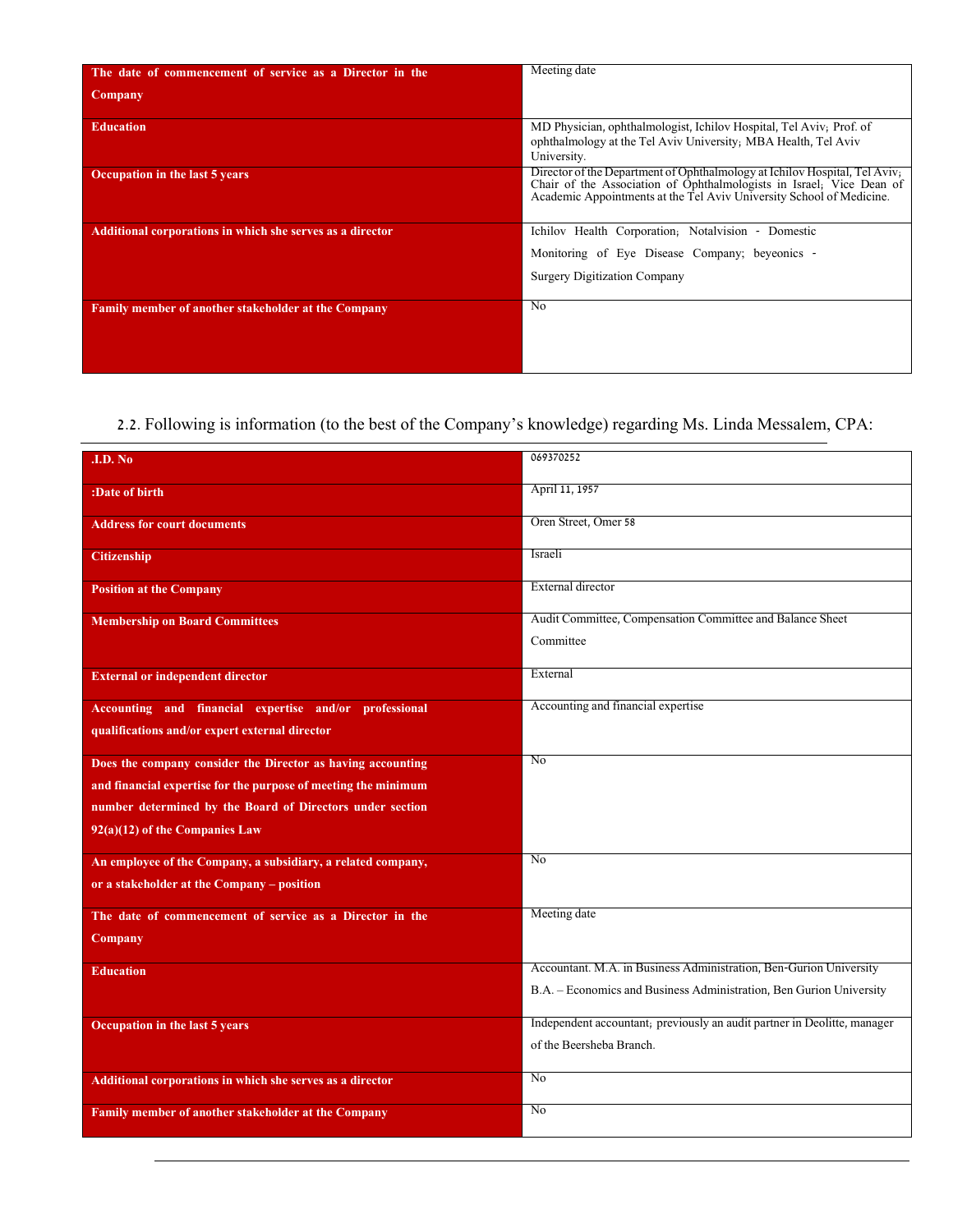## **3. Additional details in connection with the grant of equity-based compensation to the external directors, in accordance with the Private Offering Regulations**

The details required under the Private Offering Regulations with respect to material private offerings are presented below:

3.1. The Company's Board of Directors, at its meeting of June 28, 2021, and, pursuant thereto, in a resolution dated July 5, 2021, approved a material private offering to each of the external director candidates, Prof. Anat Loewenstein and Ms. Linda Messalem, CPA (the **"Offerees"**), subject to the approval of the Meeting convened pursuant to this Report, of 375,000 options (as referred to above) (the "**Options**"), which may be exercised into the Exercise Shares, pursuant to and under the Option Plan, in consideration for their service as external directors of the Company, with the annual value of the Options to be granted to each of the external directors in deviation from the Company's Compensation Policy for Office Holders, in the form attached as Appendix B to the Prospectus (the **"Compensation Policy"**); all under the terms specified in Sections 3.3- 3.4 below.

#### 3.2. The offerees' being an interested party

To the best of the Company's knowledge, as of the date of this Report, each of the offerees is not an interested party, as such term is defined in Section 270 (5) of the Companies Law, and will not become an interested party as a result of the grant of Options.

- <span id="page-4-0"></span>3.3. The terms of the offered securities, their quantity and the percentage (%) that they will constitute of the voting rights and equity of the Company after the allotment (and in full dilution)
	- a. The Options will be granted to each of the Offerees without financial consideration, in accordance with the Option Plan and the option agreement signed with her, and subject to the approval of the shareholders at the Meeting. The grant of the Options is made in deviation from the Compensation Policy, in accordance with the terms described in this Report.
	- b. After the allotment of the Options to each of the Offerees, the Exercise Shares will constitute approximately 1.62% of the voting rights and issued and outstanding capital of the Company, and will also constitute, after the allotment and on a fully-diluted basis<sup>[1](#page-4-0)</sup>, approximately 1.46% of the voting rights and issued and outstanding capital of the Company.
	- c. Vesting Period: The Options have a gradual vesting period of up to five years: half of the Options (187,500) will vest in the course of four years, which will begin with the commencement of the Offerees' service, with 25% of them vest one year after the commencement of service, and 6.25% of them vest every quarter thereafter. The second half of the options (187,500) is subject to a vesting period of five years, in the course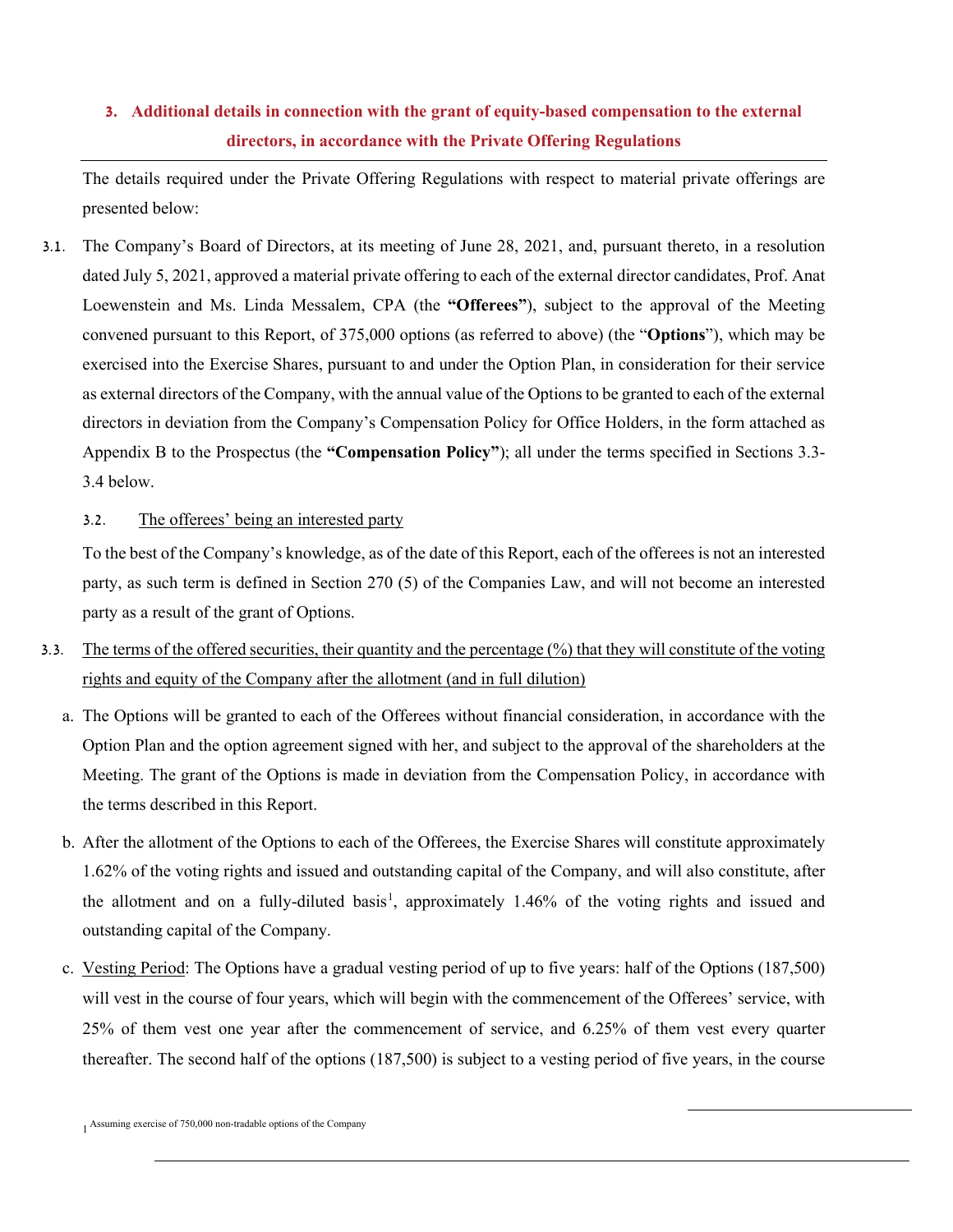of which 25% of them will vest two years after the commencement of service and 6.25% of them will vest every quarter thereafter; all provided that, at the time of each vesting date, the external directors still serve in their positions.

d. Exercise Price: Each Option may be exercised into one Exercise Share in consideration for an exercise price of NIS 17.10 for each Exercise Share, which reflects the Company's average share price on the Tel Aviv Stock Exchange ("**TASE**") since the date of listing of the Company's shares for trade on the TASE and until the date of the Board's decision to grant the Options. In accordance with the Compensation Policy, unless otherwise decided, the exercise price of options that are granted to offerees who are office holders of the Company will be the higher of: (a) the average price of the Company's shares on the TASE during the thirty trading days preceding the date of approval of the grant of options by the Company's Board of Directors (the **"Grant Date"**); and (b) the Company's closing share price on the trading day preceding the Grant Date. The exercise price is not indexed.

The closing price of the Company's shares on the TASE on July 4, 2021, the day before the publication of this Report, was NIS 17.20. The exercise price is approximately 0.6% lower than such price.

- e. Exercise Period: Generally, the Options will be exercisable as of their vesting date stated above and for seven years after the Grant Date. Options that are not exercised by the end of the aforementioned exercise period will expire and will not grant any rights to the Offerees.
- f. The Options will be granted to each of the Offerees by means of a trustee under Section 102 of the Income Tax Ordinance [New Version], 5721-1961, in accordance with the Capital Gains Tax Track ("**Capital Gains Track**").
- g. The Options will be subject to the provisions of the Option Plan with respect to adjustments, including adjustments in case of dividend distribution. For more information regarding the adjustments included in the Option Plan, see Section 3.6.2. of the Prospectus. In addition, the Options will be subject to the other provisions of the Option Plan, including with respect to acceleration of vesting in case of a merger or sale of the Company. For more information, see Section 3.6.4 of the Prospectus.
- h. The terms and conditions of the Options offered for each of the Offerees do not correspond to the provisions of the Compensation Policy, under which the Company may grant directors of the Company, including external directors, equity-based compensation in accordance with the restrictions set forth in the Compensation Policy and under applicable law, provided that the total value of the benefit provided to each of the directors (excluding executive directors, such as the Chairman of the Board of Directors or a director who also serves as an executive), on the date of grant, shall not be more than twice the annual cash compensation received by such director, for every year of vesting.

In the view of the Company's Board of Directors, the value of the Options is adequate when considering the potential contribution of the external directors to the Company and the challenges they will face while in service. For more information, see below the Board's explanations for the approval of the grant.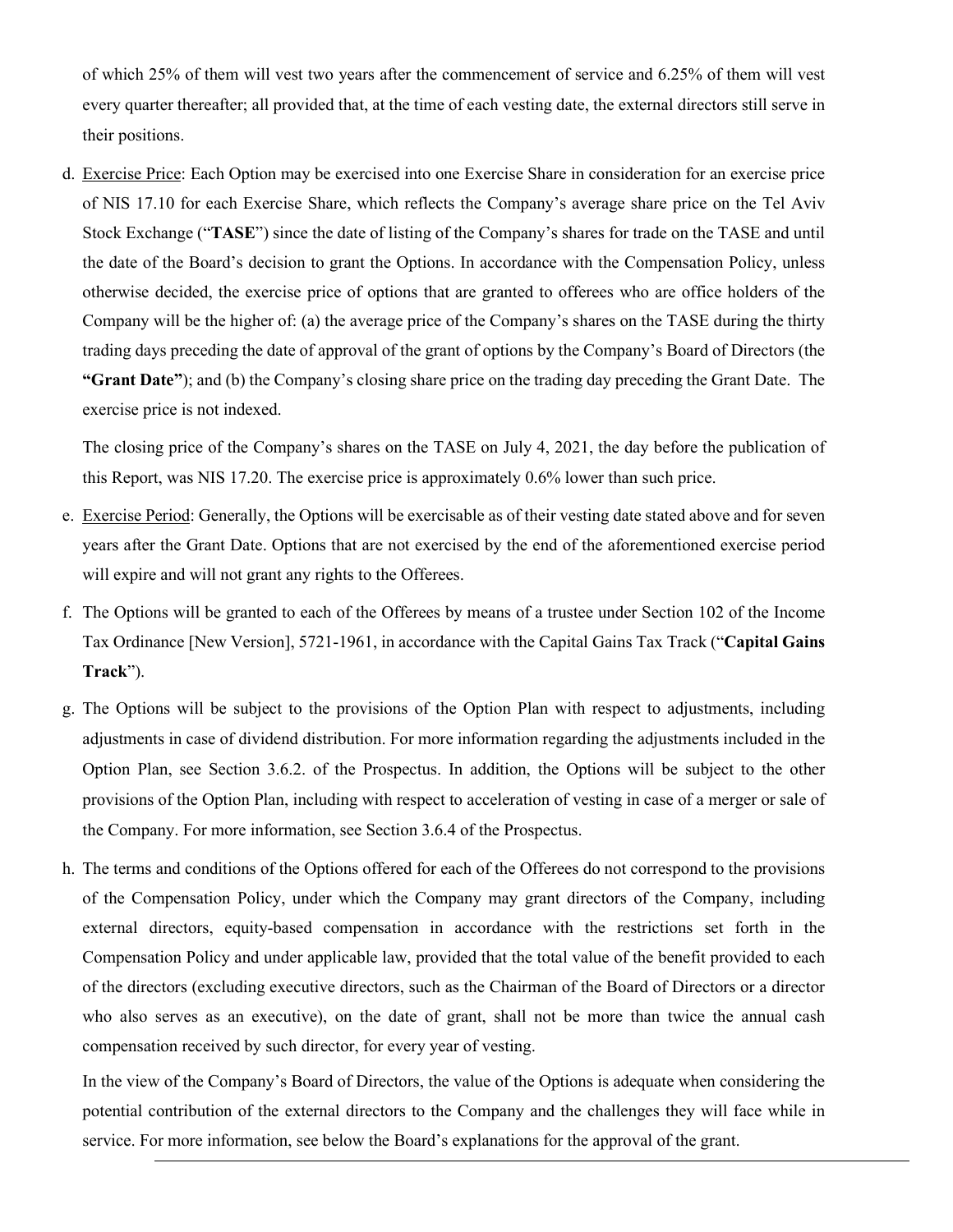3.4. The fair value of the securities that can be converted or exercised into shares, including the method and equation used to calculate the value and the assumptions that underlay its calculation

When the Board of Directors approved the grant of Options, the total fair value of the Options, using the B&S equation, was NIS 6,555,000. The main assumptions used for determination of the fair value of the Options were as follows:

First half of the Options:

A period of 4.25 years. Annual standard deviation – 61.7%; closing price of the share on the day that preceded the model's implementation (June 28, 2021) – NIS 17.55; average share price in the last 30 trading days – 17.23; vesting period – 4 years; NIS interest rate: 0.38%.

Second half of the Options:

A period of 4.72 years. Annual standard deviation  $-61.7\%$ ; closing price of the share on the day that preceded the model's implementation (June 28, 2021) – NIS 17.55; average share price in the last 30 trading days – 17.23; vesting period – 5 years; NIS interest rate: 0.47%.

3.5. Details (in annual terms) under the Sixth Addendum to the Reporting Regulations, assuming the approval of the grant of Options to each of the Offerees (in NIS):

| <b>Name</b>      | <b>Position</b> | Holding percentage in<br>Company's equity | Salary <sup>2</sup> Bonus | <b>Share-based</b><br><b>payment</b> | <b>Management fees /</b><br>consultation fees /<br><b>commissions</b> | Other compensation -<br>interest / rent / other | <b>Total</b> |
|------------------|-----------------|-------------------------------------------|---------------------------|--------------------------------------|-----------------------------------------------------------------------|-------------------------------------------------|--------------|
|                  | External        |                                           |                           |                                      |                                                                       |                                                 |              |
| Anat Loewenstein | director        |                                           | 36.745                    | 3,277,500                            |                                                                       |                                                 | 3,314,245    |
|                  | External        |                                           |                           |                                      |                                                                       |                                                 |              |
| Linda Messalem   | director        |                                           | 36.745                    | 3,277,500                            |                                                                       |                                                 | 3,314,245    |

<sup>2</sup> The numbers in the table represent the fixed annual compensation that will be received by each of the external director candidates, subject to the approval of their appointment as such. In addition to this compensation, each of them shall be entitled to participation-based compensation for participating in the meetings of the Board of Directors and its committees.See Sections 1.1.2 and 1.2.2 above.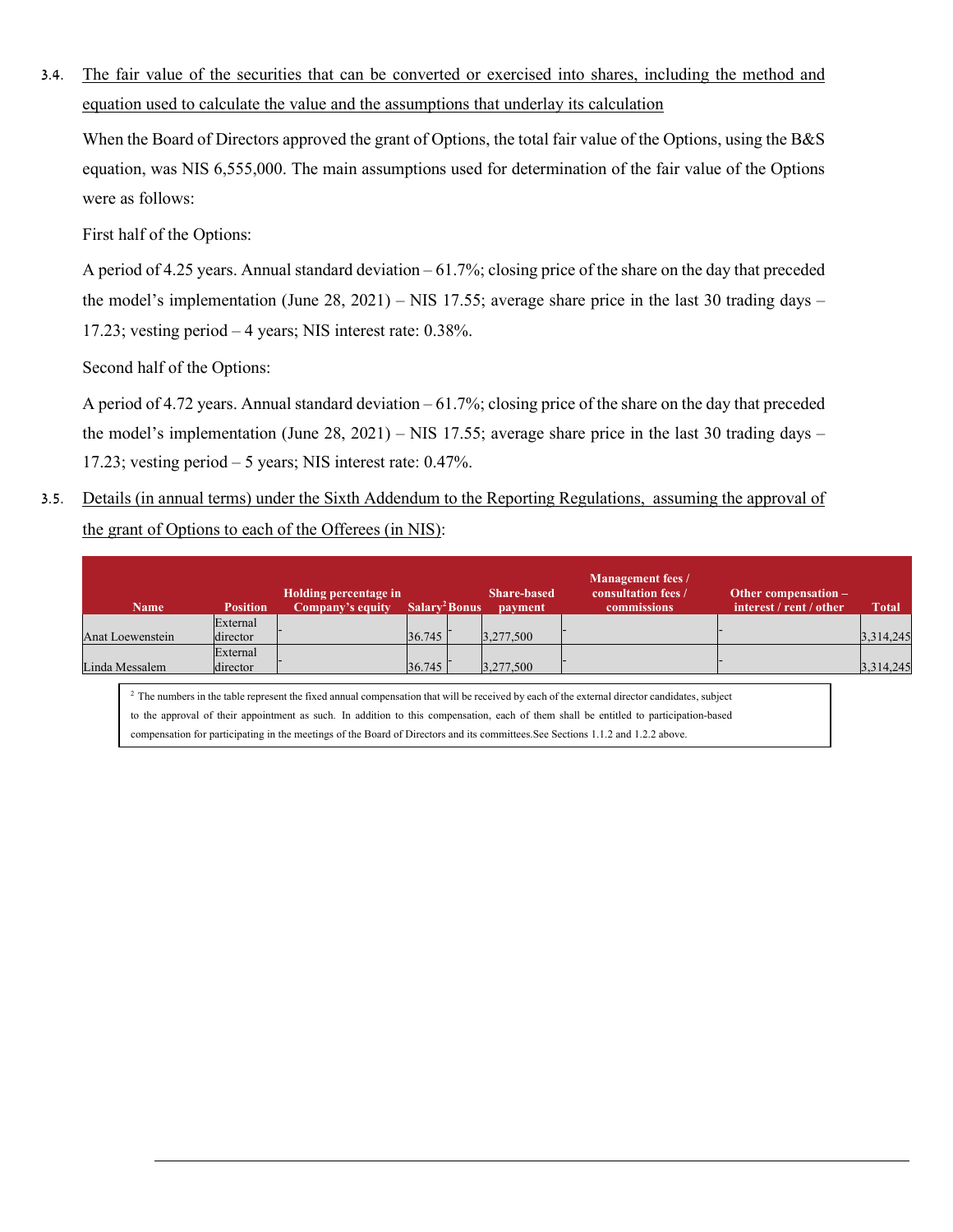3.6. Issued share capital of the company, and, to the best of the Company's knowledge, the quantity and holding percentage of the Offerees, of stakeholders at the Company and the total holdings of other shareholders in the issued and outstanding capital and voting rights of the Company:

| Name                                                                | Number of<br>shares | Number of<br>options         | Percentage of capital<br>holdings and voting<br>rights after the<br>allotment (assuming<br>exercise of all<br>Options by the<br>Offerees). | Percentage of<br>capital holdings<br>and voting rights<br>after the allotment<br>(full dilution). |
|---------------------------------------------------------------------|---------------------|------------------------------|--------------------------------------------------------------------------------------------------------------------------------------------|---------------------------------------------------------------------------------------------------|
| Elazar Sonnenschein<br>(CEO, Director of<br>Development, Director). | 7,806,250           |                              | 16.76%                                                                                                                                     | 15.19%                                                                                            |
| D.L.L.D. Consulting<br>Ltd.                                         | 7,056,250           | $\blacksquare$               | 15.15%                                                                                                                                     | 13.73%                                                                                            |
| Kfir and Esther Luzzatto<br>and Alov Ltd.                           | 3,750,000           |                              | 8.05%                                                                                                                                      | 7.30%                                                                                             |
| The Phoenix Holdings<br>Ltd.                                        | 2,618,700           | $\qquad \qquad \blacksquare$ | 5.62%                                                                                                                                      | 5.10%                                                                                             |
| Jonathan Adereth<br>(Chairman of the Board)                         |                     | 1,032,500                    |                                                                                                                                            | 2.01%                                                                                             |
| Meir Shmueli (Director<br>of Software)                              | ÷,                  | 110,500                      |                                                                                                                                            | 0.22%                                                                                             |
| Danny Zastenker<br>(Director of Finance)                            |                     | 57,500                       |                                                                                                                                            | 0.11%                                                                                             |
| Jordan Robinson (VP,<br>Marketing and<br>Commercialization)         |                     | 1,032,500                    |                                                                                                                                            | 2.01%                                                                                             |
| Yuval Yanai (Director)                                              | ٠                   | 375,000                      | ۰                                                                                                                                          | 0.73%                                                                                             |
| Susan Delabrida<br>(Director)                                       | ÷,                  | 375,000                      | ۰                                                                                                                                          | 0.73%                                                                                             |
| Racheli Goz-Lavie<br>(Director)                                     | Ē,                  | 375,000                      |                                                                                                                                            | 0.73%                                                                                             |
| Adar Tech Fund LLC                                                  | 2,708,333           | $\overline{\phantom{a}}$     | 5.82%                                                                                                                                      | 5.27%                                                                                             |
| Anat Loewenstein<br>(External Director)                             |                     | 375,000                      | 0.81%                                                                                                                                      | 0.73%                                                                                             |
| Linda Messalem<br>(External Director)                               |                     | 375,000                      | 0.81%                                                                                                                                      | 0.73%                                                                                             |
| The rest of the public<br>(including Company<br>employees).         | 24,500,933          | 1,450,250                    | 52.61%                                                                                                                                     | 50.51%                                                                                            |
| <b>Total</b>                                                        | 45,821,766          | 5,558,250                    | 100%                                                                                                                                       | 100%                                                                                              |

3.7. Summary of the Board's explanations in connection with the grant of the Options to the external directors:

On June 28, 2021 and July 5, 2021, the Company's Board of Directors unanimously approved the grant of the Options to the external directors, in deviation from the Compensation Policy, subject to their appointment and to shareholder approval of the grant, on the basis of, *inter alia*, the considerations set forth in Section 267B(a) of the Companies Law, while addressing the matters and issues set forth in Parts A and B of the First Addendum, for the following reasons:

a. Prof. Loewenstein is a specialist doctor at the Ichilov Hospital with an MBA in Health from the Tel Aviv University and a professor at such university. Over the past five years, Prof. Loewenstein has filled senior health-related executive positions, including the Director of the Ophthalmology Department at Ichilov, Chair of the Association of Ophthalmologists in Israel, and the Vice Dean of Academic Appointments at the Tel Aviv University School of Medicine. She also serves as a director at Ichilov Hospital's Health Association,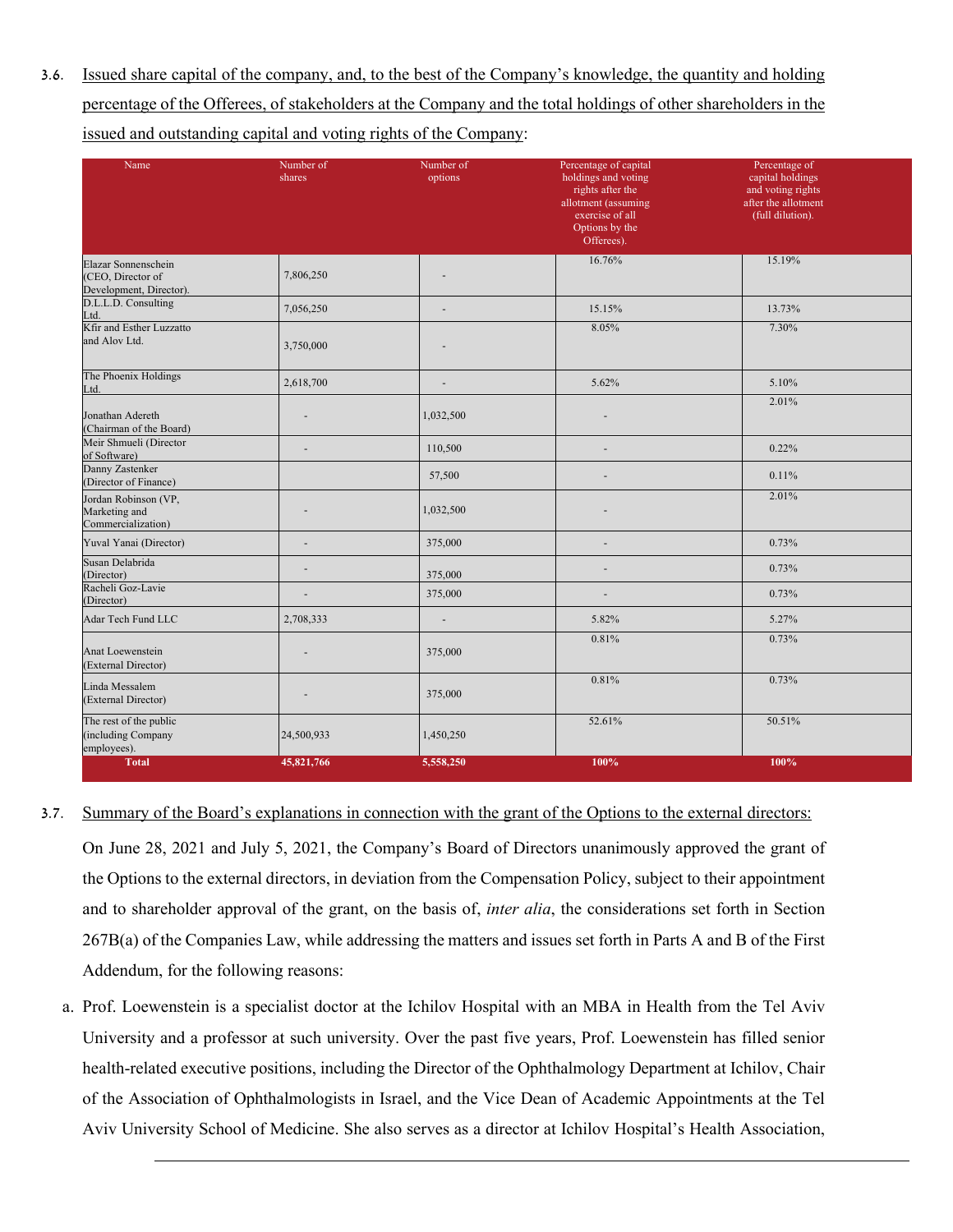at Notalvision, a company that engages in domestic monitoring of eye diseases, and at Beyeonics, a company that engages in the digitization of surgeries.

- b. In light of Prof. Lowenstein's professional and academic experience, the Company's Board of Directors considers her as having extensive professional and executive experience.
- c. Ms. Messalem has a B.A. in Economics and Business Administration (Ben Gurion University) and an M.A. in Business Administration (Ben Gurion University). She works as an independent accountant, and previously served as an audit partner at Deloitte, manager of the Beersheba branch.
- d. In light of Ms. Messalem's professional and academic experience, the Company's Board of Directors considers her as having extensive financial and executive experience.
- e. The compensation is equity-based, and the entitlement for it is spread over the next few years, thus serving the Company's both short and long term interests.
- f. The main purpose of the grant of the Options to Prof. Loewenstein and Ms. Messalem is to meet the Company's objectives and to create common interests for them and the Company's shareholders.
- g. The value of the grant was examined and approved in view of the responsibilities of Prof. Loewenstein and Ms. Messalem in the framework of their service as external directors of the Company, and their estimated future contribution to the Company and its development.
- h. The value of the Options constitutes, in the view of the Board of Directors of the Company, an adequate and appropriate compensation, and will properly incentivize Prof. Loewenstein and Ms. Messalem to perform their duties and assist the Company in achieving its goals and objectives, as determined by the Board from time to time.
- i. It should be noted that none of the members of the Board objected the grant of the Options to the Oferrees.
- 3.8. Personal interest of significant shareholders or officers of the Company and the nature of said personal interest

To the best of the Company's knowledge, none of the significant shareholders or senior officers of the Company have a personal interest in the resolution.

- 3.9. According to the TASE guidelines, as shall be in effect from time to time, options will not be exercised into shares on the effective date for bonus share distribution, by way of rights, dividend distribution, capital consolidation or capital reduction (each of the aforementioned will be hereinafter referred to as a **"Company Event"**). In addition, if the X-date of a Company Event takes place before the effective date of a Company Event, options will not be exercised into shares on such X-date.
- 3.10. The Exercise Shares resulting from the exercise of the Options granted under this Report will be identical and equal – in terms of the rights associated with them and for all intents and purposes – to the rights granted to holders of ordinary shares of NIS 0.00004 par value each of the Company, included in the issued and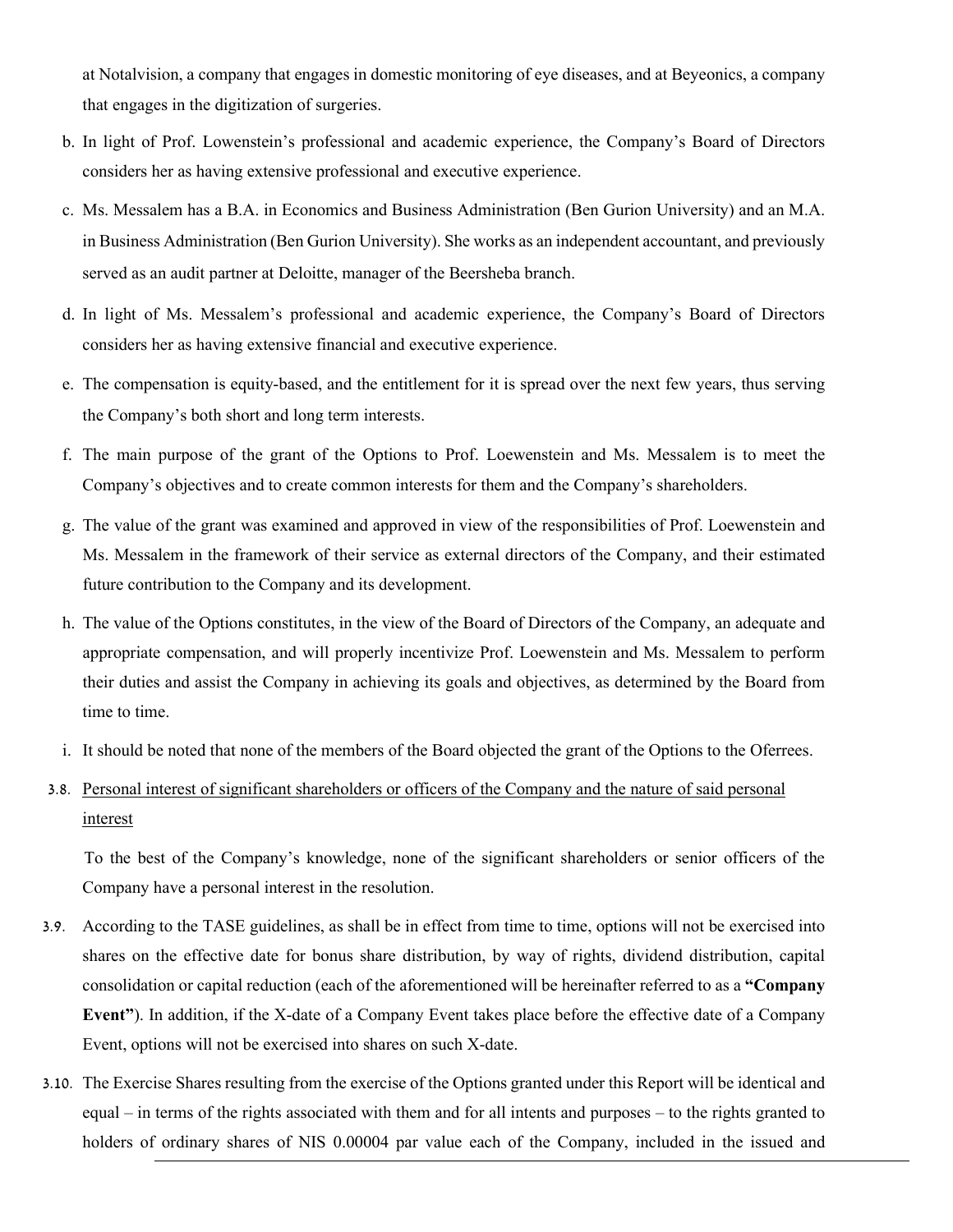outstanding capital of the Company, and will grant the right to every dividend or other benefit which the effective date for the right to receive such benefit will be the exercise date or any date thereafter.

- 3.11. The Exercise Shares will be registered in the name of the Nominee Company of the TASE (or any other nominee company that will be used by the Company at the relevant time).
- 3.12. Required Approvals
	- a. The grant of the Options to each of the Offerees was approved by the Company's Board of Directors at its meeting of June 28, 2021.
	- b. The grant of the Options is subject to the approval of the Company's shareholders at the Meeting convened pursuant to this Report.
	- c. In addition, the grant of the Options is subject to the approval by the TASE for the listing of the Exercise Shares for trading. The Company intends to seek the TASE's approval as stated shortly after the publication of this report. Failure to obtain the TASE's approval would lead to the cancellation of the grant, and the Offerees will have no legal ground for claim against the Company.
- 3.13. No agreements between the Offerees and Company shareholders

To the best of the Company's knowledge, based on examinations conducted with each of the Offerees, there are no written or oral agreements between any of the Offerees, or any one on their behalf, and holders of shares or any other securities of the Company, with respect to the purchase or sale of securities or voting rights.

#### 3.14. Prevention of or restrictions on the use of the Exercise Shares

Under Section 15c of the Securities Law and the Securities Regulations (Details Relating to Sections 15a to 15c of the Law), 5760-2000, the following restrictions will apply to sales that take place in the course of trading on the TASE in the Exercise Shares that will result from the exercise of the Options:

- a. During the six months starting on the allotment date (the **"First Period"**), the Offerees will not be allowed to offer the Exercise Shares in the course of trading on the TASE without first publishing a prospectus whose publication has been permitted by the Israel Securities Authority.
- b. During the six quarters after the end of the First Period, the Offerees may offer, in the course of trading on the TASE, and without having published a prospectus whose publication has been permitted by the Israel Authority, on each TASE trading day– no more than the average daily trading turnover on the TASE of shares from the same class as the Exercise Shares, during the eight weeks that preceded the offering date, provided that the total amount of Exercise Shares offered each quarter shall not exceed 1% of the Company's issued and outstanding capital as of the offering date. In this context, "issued and outstanding capital" – excluding shares that will result from the exercise or conversion of convertible securities that were allotted until the offering date, and have not yet been exercised or converted.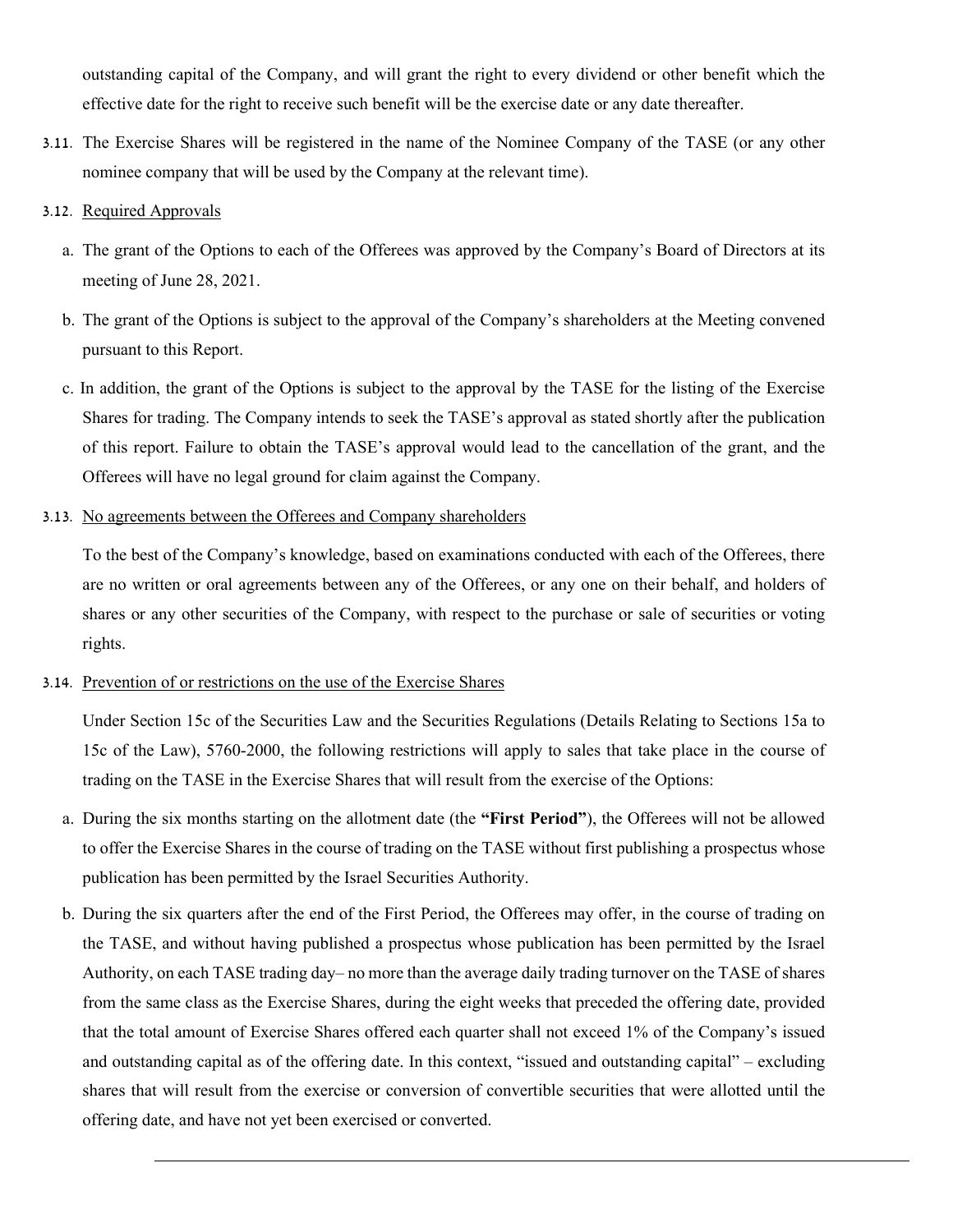Restrictions with respect to dates or quantities will not apply to off-TASE sales. However, any person who purchased the Exercise Shares from the Offerees and did so not in accordance with a prospectus and not in the course of trading on the TASE, will replace them with respect to compliance with lock-up provisions as stated in this section above.

Moreover, given the fact that the Options are granted to each of the Offerees in accordance with the Capital Gains Track, the Options, the Exercise Shares that will be granted as well as any right that is granted by virtue thereof, including bonus shares, will be deposited with a trustee for (at least) twenty-four (24) months as of the date of their allotment and their deposit with the trustee for the benefit of the Offerees, or any other period of time, if so determined by the tax authorities in Israel in accordance with the terms and conditions of the Capital Gains Track.

#### 3.15. Allotment Date

The Options will be allotted to each of the Offerees shortly after the receipt of all approvals required under applicable law, including the principal approval of the TASE for the listing for trade of the Exercise Shares.

#### **4. The majority required for the approval of the resolutions on the agenda**

The appointment as external director of each of the two nominees shall be voted upon separately.

The grant of the Options to each of the Offerees shall be voted upon separately from the appointment as external director, and together with respect to the two Offerees.

In accordance with the provisions of Section 239(b) of the Companies Law, the majority of shareholders required at the Meeting for the approval of each of the resolutions on the agenda, as detailed in Section 1 above, is as follows:

- 4.1. A majority of all of the votes of shareholders who are not controlling shareholders of the Company or who do not have a personal interest in the approval of the resolutions, apart from personal interests that are not the result of a connection to the controlling shareholder, who participate in the vote (whether directly or indirectly by way of a proxy), not including abstaining votes; or
- 4.2. the total number of objecting votes by the shareholders mentioned in Section 4.1 does not exceed two percent (2%) of all of the voting rights at the Company.

#### **5. The legal quorum for the Meeting and a postponed meeting**

- 5.1. A legal quorum will be constituted once one shareholder or more who hold at least 25% of the voting rights at the Company are present – by themselves (including attendance by way of Voting Cards or voting through the electronic voting system, as required under applicable law), or through an agent.
- 5.2. If 30 minutes have passed since the beginning of the Meeting, and there is no legal quorum, the Meeting will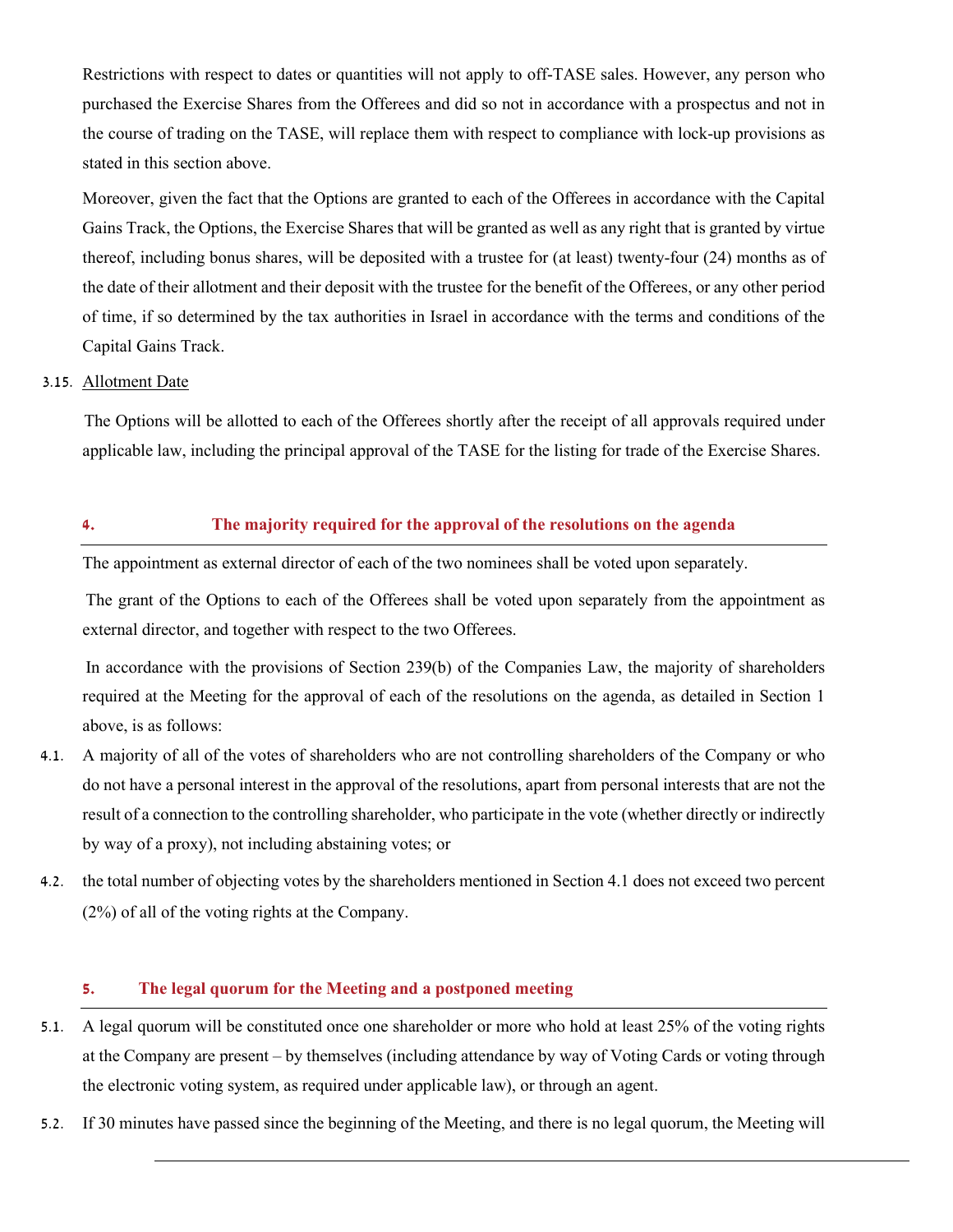be postponed to the same day in the following week, i.e., Tuesday, August 17, 2021, at the same time and place (**"Postponed Meeting"**).

5.3. A legal quorum at a Postponed Meeting will be constituted once one shareholder or more who hold at least 25% of the voting rights at the Company, are present – by themselves (including attendance by way of Voting Cards or voting through the electronic voting system, as required under applicable law), or through an agent, within thirty minutes of the time scheduled for the beginning of the Postponed Meeting. If there is no such quorum, the Postponed Meeting will be held with any number of participants.

#### **6. The effective date of entitlement to participate in and vote at the Meeting**

- 6.1. The effective date of entitlement of Company shareholders to vote at the Meeting is Monday, July 12, 2021 (the **"Effective Date"**).
- 6.2. Pursuant to the Companies Regulations (Proof of Share Ownership for the Purpose of Voting at General Meetings), 5760-2000 (the **"Proof of Ownership Regulations"**), shareholders – in favor of whom a share is registered with a TASE member, and that share is included in the shares listed in the shareholder register in the name of the Nominee Company – will provide the Company with a certificate of their ownership of the share as of the Effective Date, using the form found in the Addendum to the Proof of Ownership Regulations, or, as an alternative, a certificate of ownership will be sent to the Company through the Electronic Voting System (as defined below), at least 48 hours before the Meeting or the Postponed Meeting (as the case may be). However, the Chairman of the Meeting may waive this requirement and receive the certificate of ownership at the beginning of the Meeting.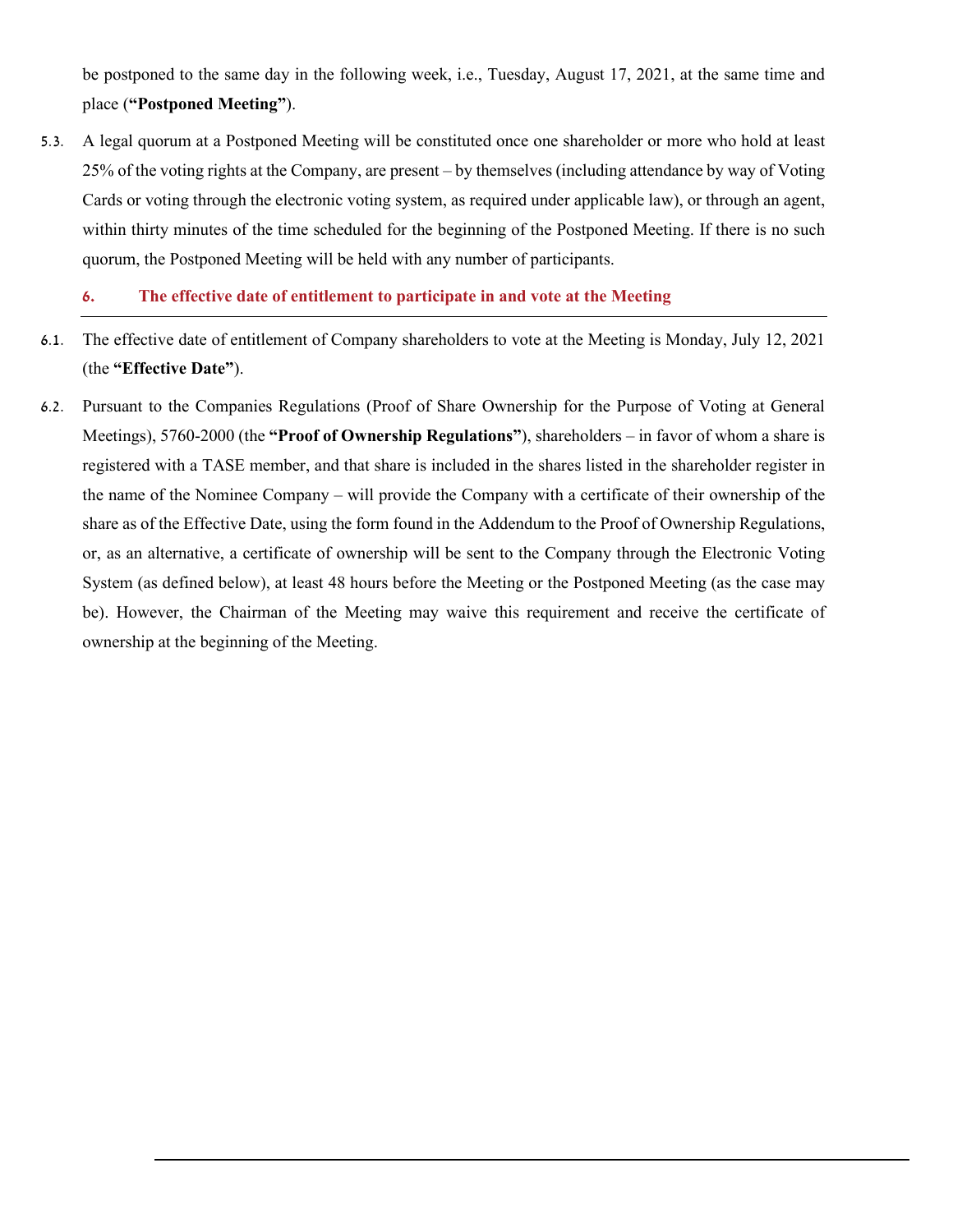Without derogating from the foregoing, an electronic message that has been approved under Section 44k5 of the Securities Law, which pertains to the information of users of the Electronic Voting System, will be tantamount to a certificate of share ownership with respect to every shareholder included in it.

6.3. Shareholders may appoint proxies able to participate in and vote on their behalf at the Meeting, all in accordance with the provisions of the Company's articles of association, and subject to the provisions of the Companies Law and to proving their ownership of the shares in accordance with the Proof of Ownership Regulations. The appointment of a proxy will only be valid if the letter of appointment is received at the Company's offices at least 48 hours before the Meeting, although the Chairman of the Meeting may waive this requirement and receive the letter of appointment at the beginning of the Meeting.

#### **7. Voting using Voting Cards or the electronic voting system**

- 7.1. Shareholders may vote at the Meeting by means of a Voting Card (attached to this Report) or through the Electronic Voting System, which operates in accordance with Article B of Chapter G2 of the Securities Law (the **"Electronic Voting System"**).
- 7.2. Voting through Voting Cards
- 7.2.1. The content of Voting Cards and Position Statements, if any exist (as defined in Section 88 of the Companies Law), can be found on the Distribution Website of the Israel Securities Authority at: http://www.magna.isa.gov.il and on the TASE website at: maya.tase.co.il (the **"Distribution Websites"**).
- 7.2.2. Shareholders who wish to vote by means of a Voting Card will specify their votes in the second part of the Voting Card.
- 7.2.3. Any shareholder may contact the Company directly and receive from it copies of the Voting Card and the Position Statements (if any exist).
- 7.2.4. TASE members will send a link to the Voting Card and Position Statement (if any exist), as published on the Distribution Websites, to every unregistered shareholder who holds shares through them, no later than five (5) days after the Effective Date, free of charge and via email, unless the shareholder informed the TASE member that he or she does not wish to receive such a link, or unless he or she announced that they only wish to receive Voting Card via mail in exchange for delivery fees only.
- 7.2.5. Voting through Voting Cards will only be valid if accompanied by a certificate of ownership, or if a certificate of ownership has been sent to the Company through the Electronic Voting System.
- 7.2.6. A shareholder whose shares are registered with a TASE member, is entitled to receive a certificate of ownership from the TASE member through whom he or she holds his or her shares, at the branch of the TASE member or by mail to his or her address for delivery fees only, if requested, provided that such request was submitted in advance with respect to a certain securities account.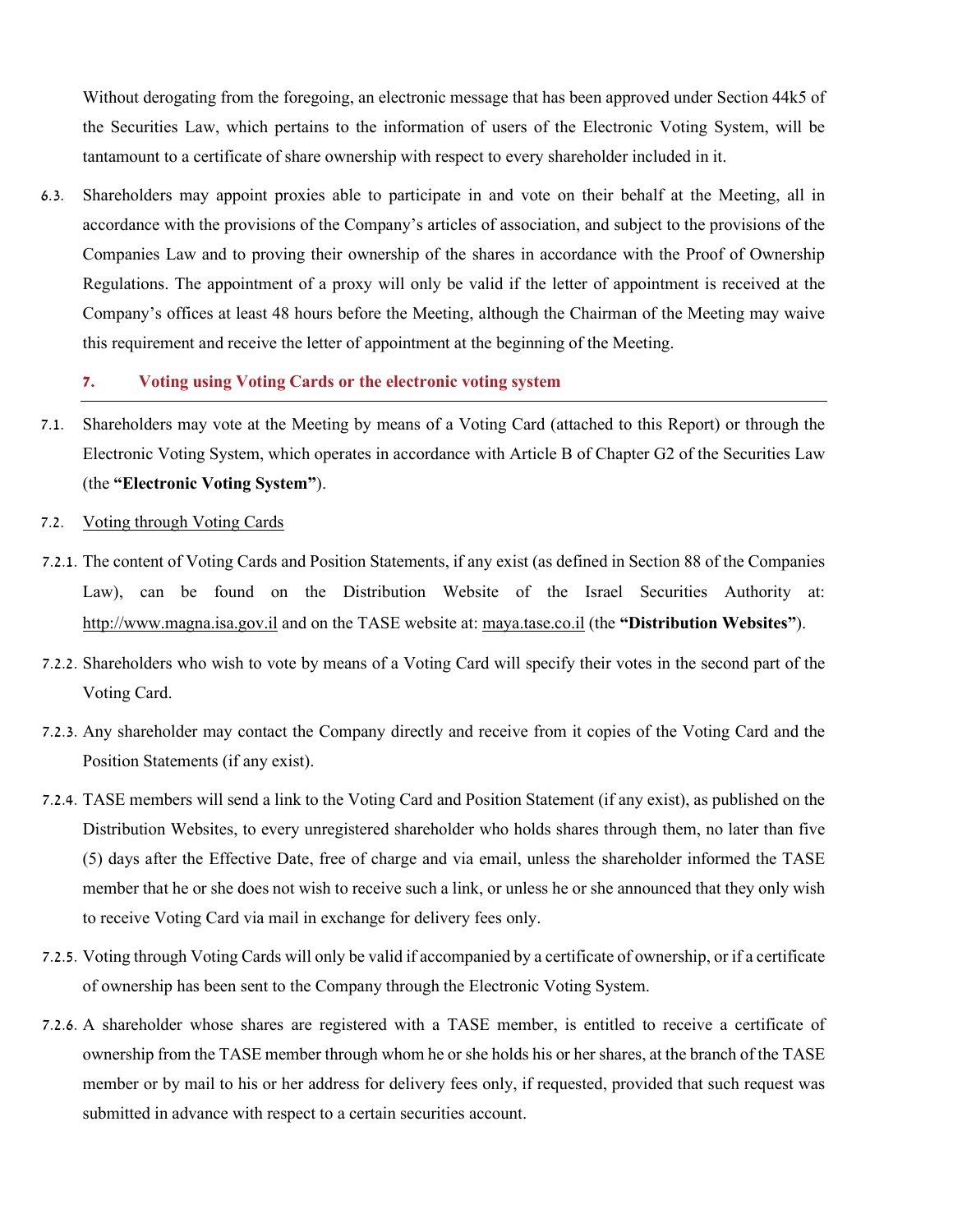- 7.2.7. **The deadline for providing the Voting Card (and the documents that should be attached thereto, including a certificate of ownership as stated above and in the Voting Card)** is up to four (4) hours before the Meeting convenes. In this context, the date of provision is the date on which the Voting Card and the documents that need to be attached thereto are received at the Company's offices, either delivered by hand or through registered mail. The Voting Card can also be provided via email at: [S.BlattZak@shibolet.com,](mailto:S.BlattZak@shibolet.com) and in such case, the date of provision is the date on which confirmation is sent to the provider of the Voting Card not through an automatic computer system, which certifies the receipt of the Voting Card via email as stated.
- 7.2.8. Shareholders may, up to twenty-four (24) hours before the Meeting convenes, contact the Company's offices, and, after having proven their identity to the satisfaction of the Company, may withdraw the Voting Card and their certificate of ownership.
- 7.3. Voting through the Electronic Voting System
- 7.3.1. Shareholders may instruct that their certificates of ownership be transferred to the Company through the Electronic Voting System.
- 7.3.2. The TASE member will enter a list into the Electronic Voting System that contains all details required under Section  $44k4(a)(3)$  of the Securities Law with respect to each of the unregistered shareholders that hold securities through him on the Effective Date (the **"List of Shareholders Entitled to Vote through the System"**), but the TASE member will not include in the List of Shareholders Entitled to Vote through the System – shareholders who provided him with a notice, by 12pm on the Effective Date, according to which they do not wish to be included in the List of Shareholders Entitled to Vote through the System, under Regulation 13(d) of the Written Voting Regulations.
- 7.3.3. As quickly as possible after receiving confirmation through the Electronic Voting System of the proper receipt of the List of Shareholders Entitled to Vote through the System (the **"Confirmation of List Delivery"**), the TASE member will provide each of the shareholders included in the List of Shareholders Entitled to Vote through the System and who receive messages from the TASE member by electronic means or through the communication systems that are connected to the TASE computers – with the details needed to vote through the Electronic Voting System.
- 7.3.4. Shareholders who appear on the List of Shareholders Entitled to Vote through the System may specify their votes and send them to the Company through the Electronic Voting System.
- 7.3.5. **Deadline for voting through the Electronic Voting System:** Up to six (6) hours before the Meeting, at which point the Electronic Voting System will be closed (the **"System Lock Time"**). Voting through the Electronic Voting System may be amended or revoked by the System Lock Time.
- 7.4. One or more of the shareholders who holds shares at a percentage constituting five percent (5%) or more of all voting rights in the Company, and whoever holds such a percentage out of the total voting rights not held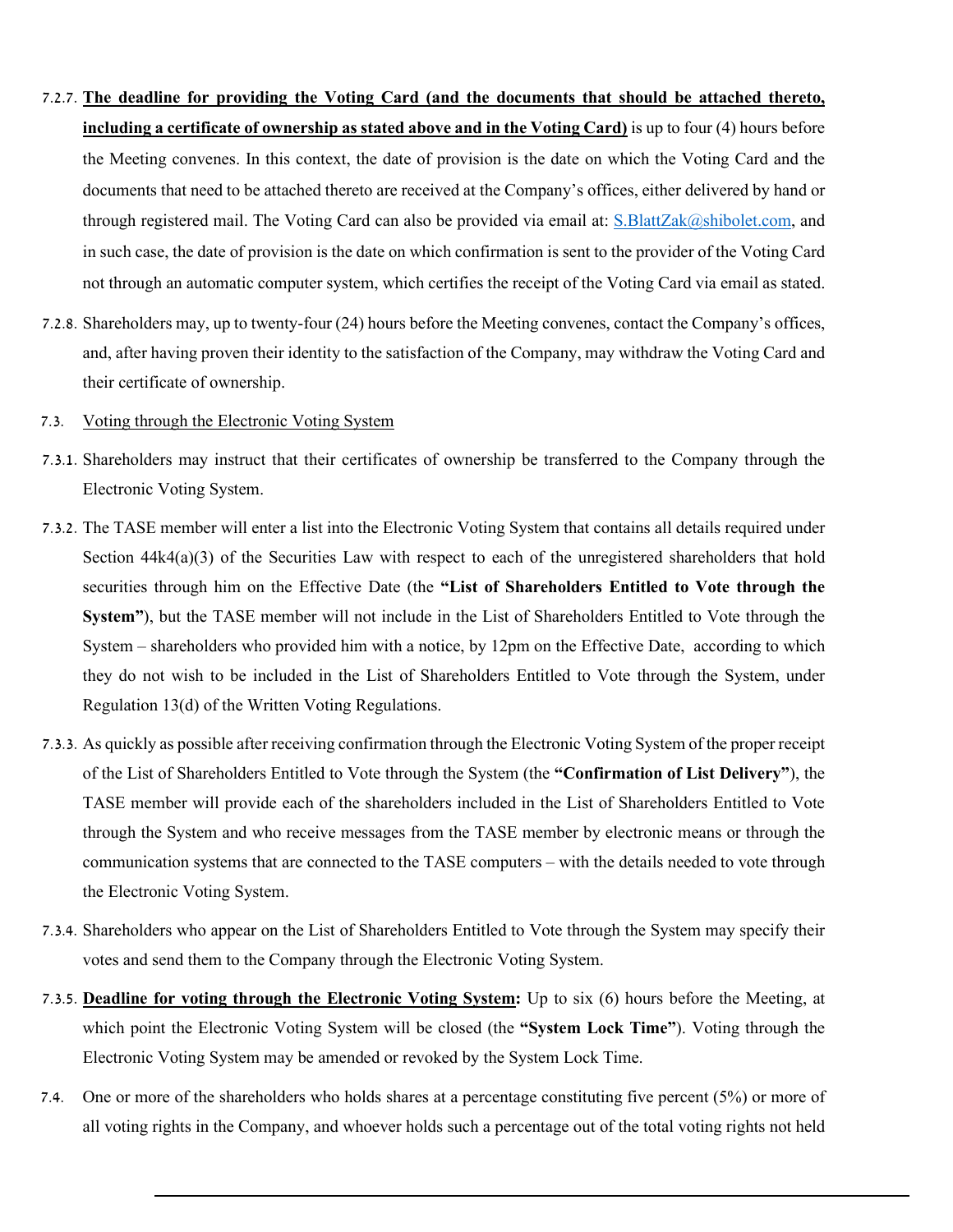by a controlling shareholder in the Company (as defined in section 268 of the Companies Law), is himself or herself entitled, or entitled through a proxy, to review the Voting Cards and voting records received by the Company through the Electronic Voting System, at the Company's registered office at regular business hours.

As of the date of this Report: (a) the number of shares that constitute five percent (5%) as stated is 2,291,089 ordinary shares of the Company; (b) the number of shares that constitute five percent (5%), net of the shares that are held by the Company's controlling shareholder, is 1,547,963 ordinary shares of the Company.

7.5. Under Section 83(d) of the Companies Law, if a shareholder votes in more than one way, their latest vote will be counted.

In this context: (a) The date of votes by Voting Cards will be the date specified in the Voting Cards; (b) a vote by a shareholder – in person or by way of proxy – will be considered as a vote that takes place later than a vote by means of a Voting Card or through the Electronic Voting System.

- 7.6. **The deadline for submitting Position Statements to the Company** is up to ten (10) days before the date of the Meeting, i.e., until July 31, 2021.
- 7.7. **Deadline for filing the response by the Board of Directors to Position Statements:** Up to five (5) days before the Meeting Date, i.e., by August 5, 2021.

#### **8. Rights of shareholders and changes to the agenda**

- 8.1. Under the provisions of Section 66(b) of the Companies Law, one or more shareholders who hold at least one percent (1%) of the voting rights at the Meeting may ask the Board of Directors to include an item on the agenda of the Meeting, provided that the item is suitable for a discussion at the Meeting. Requests by shareholders under Section 66(b) of the Companies Law to include an item on the agenda of a general meeting must be submitted to the Company within 7 (seven) days of the date the notice regarding the general meeting is filed by the Company, in accordance with Regulation 5a(a) of the Notice Regulations.
- 8.2. Pursuant to the provisions of the Notice Regulations, the Company may add changes to the agenda, including the addition of an item to the agenda, and Position Statements may be filed in connection with the resolutions on the agenda. If any such changes are made, they will be available in the Company's regular reports on the Distribution Websites. If required as a result of changes to the items on the agenda, the Voting Card will be published by the Company on the Distribution Websites together with the changes to the agenda no later than the dates stated in Regulations 5a and 5b of the Notice Regulations. The publication of the updated agenda does not change the Effective Date.

#### **9. Notice of Personal Interest**

9.1. Every shareholder who participates in a vote needs to inform the Company – before voting, and, if the vote is carried out through a Voting Card, by filling out Part b of each Voting Card in the designated part thereof